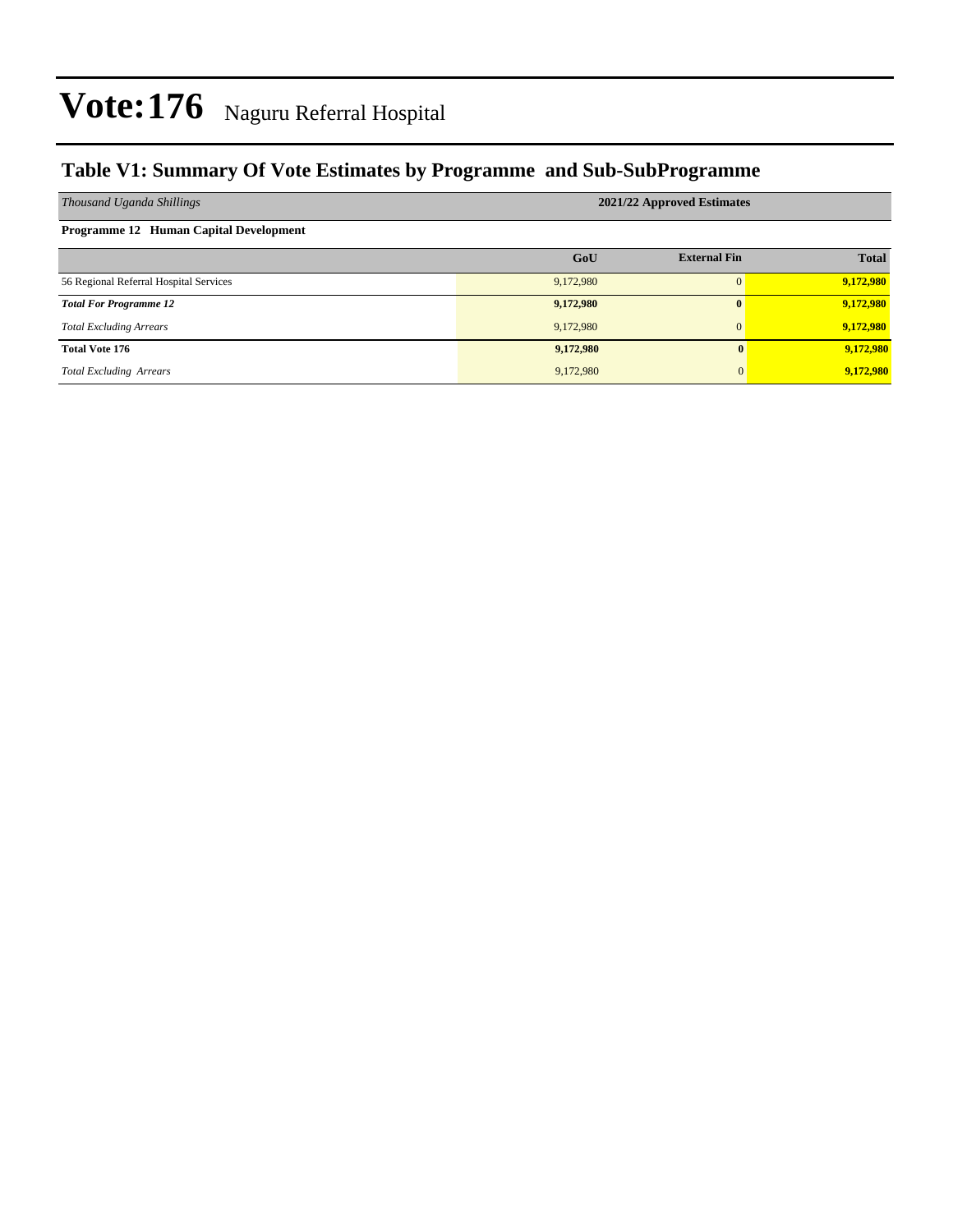### **Table V2: Summary Of Vote Estimates by Sub-SubProgramme,Department and Project**

| Thousand Uganda Shillings                                                 |                  | 2020/21 Approved Budget |                |              | 2021/22 Approved Estimates |                               |              |
|---------------------------------------------------------------------------|------------------|-------------------------|----------------|--------------|----------------------------|-------------------------------|--------------|
| <b>Sub-SubProgramme 56 Regional Referral Hospital Services</b>            |                  |                         |                |              |                            |                               |              |
| <b>Recurrent Budget Estimates</b>                                         | <b>Wage</b>      | <b>Non-Wage</b>         | <b>AIA</b>     | <b>Total</b> | <b>Wage</b>                | <b>Non-Wage</b>               | <b>Total</b> |
| 01 Naguru Referral Hosptial Services                                      | 6,719,972        | 1,824,753               | $\overline{0}$ | 8,544,725    | 6,786,565                  | 1,460,416                     | 8,246,980    |
| 02 Naguru Referral Hospital Internal Audit                                | 12,000           | 14,000                  | $\overline{0}$ | 26,000       | 12,000                     | 14,000                        | 26,000       |
| <b>Total Recurrent Budget Estimates for Sub-</b><br><b>SubProgramme</b>   | 6,731,972        | 1,838,753               | 0              | 8,570,725    | 6,798,565                  | 1,474,416                     | 8,272,980    |
| Development Budget Estimates                                              | <b>GoU Dev't</b> | <b>External Fin</b>     | <b>AIA</b>     | <b>Total</b> |                            | <b>GoU Dev't External Fin</b> | <b>Total</b> |
| 1004 Naguru Rehabilitation Referal Hospital                               | 976,000          | $\mathbf{0}$            | $\overline{0}$ | 976,000      | 500,000                    | $\overline{0}$                | 500,000      |
| 1571 Retooling of National Trauma Centre, Naguru                          | 200,000          | $\mathbf{0}$            | $\overline{0}$ | 200,000      | 400,000                    | $\Omega$                      | 400,000      |
| <b>Total Development Budget Estimates for Sub-</b><br><b>SubProgramme</b> | 1,176,000        | $\bf{0}$                | $\bf{0}$       | 1,176,000    | 900,000                    | $\bf{0}$                      | 900,000      |
|                                                                           | GoU              | <b>External Fin</b>     | <b>AIA</b>     | <b>Total</b> | GoU                        | <b>External Fin</b>           | <b>Total</b> |
| <b>Total For Sub-SubProgramme 56</b>                                      | 9,746,725        | $\bf{0}$                | $\bf{0}$       | 9,746,725    | 9,172,980                  | $\bf{0}$                      | 9,172,980    |
| <b>Total Excluding Arrears</b>                                            | 9,383,950        | $\mathbf{0}$            | $\overline{0}$ | 9,383,950    | 9,172,980                  | $\overline{0}$                | 9,172,980    |
| <b>Total Vote 176</b>                                                     | 9,746,725        | 0                       | $\bf{0}$       | 9,746,725    | 9,172,980                  | $\bf{0}$                      | 9,172,980    |
| <b>Total Excluding Arrears</b>                                            | 9,383,950        | $\mathbf{0}$            | $\mathbf{0}$   | 9,383,950    | 9,172,980                  | $\overline{0}$                | 9,172,980    |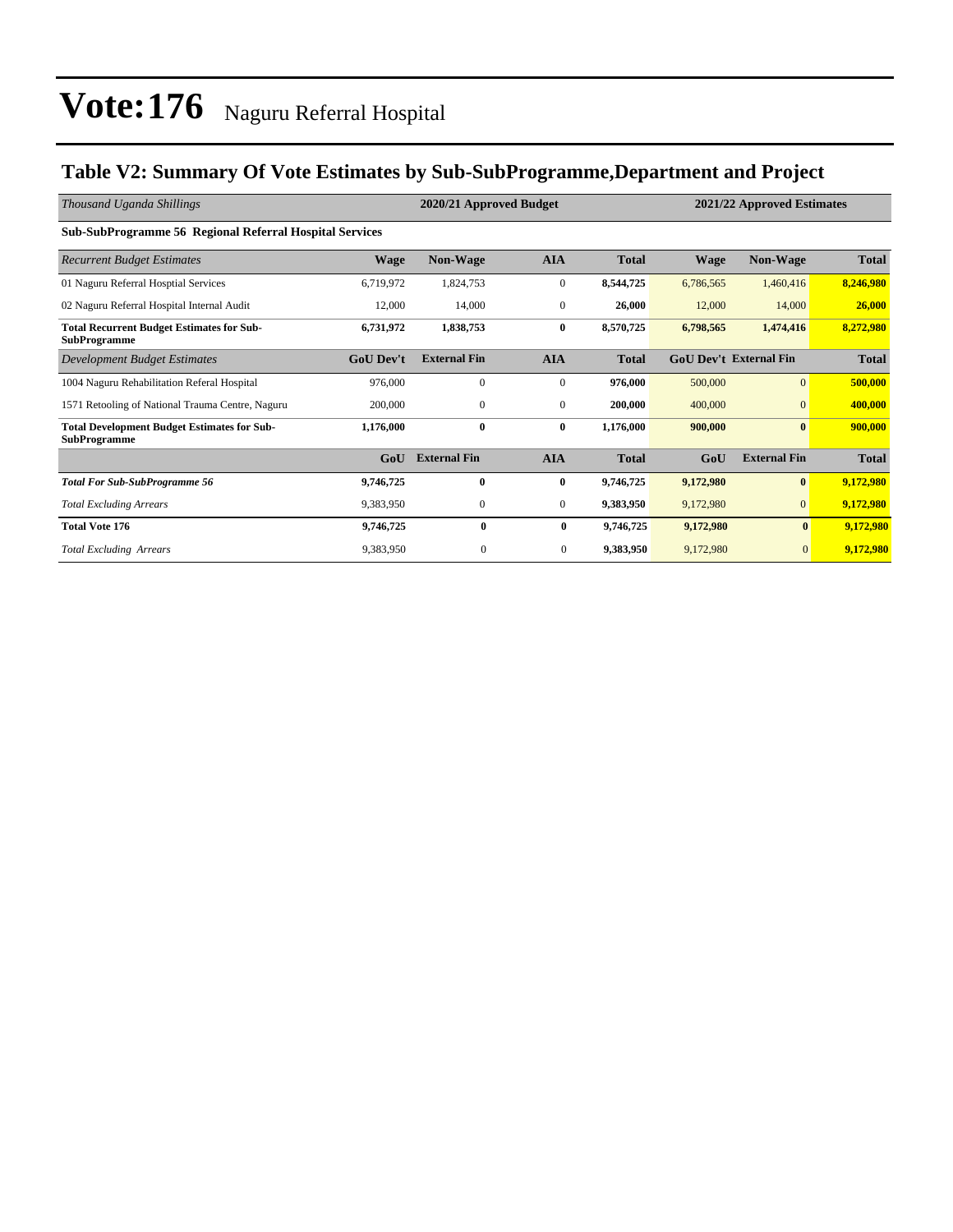### **Table V3: Summary Vote Estimates by Item**

| Thousand Uganda Shillings                                |           | 2020/21 Approved Budget |                  |              | 2021/22 Approved Estimates |                     |               |  |
|----------------------------------------------------------|-----------|-------------------------|------------------|--------------|----------------------------|---------------------|---------------|--|
|                                                          | GoU       | <b>External Fin</b>     | AIA              | <b>Total</b> | GoU                        | <b>External Fin</b> | <b>Total</b>  |  |
| <b>Employees, Goods and Services (Outputs Provided)</b>  | 8,207,950 | $\bf{0}$                | $\bf{0}$         | 8,207,950    | 8,272,980                  | $\bf{0}$            | 8,272,980     |  |
| 211101 General Staff Salaries                            | 6,731,972 | $\boldsymbol{0}$        | $\bf{0}$         | 6,731,972    | 6,798,565                  | $\bf{0}$            | 6,798,565     |  |
| 211103 Allowances (Inc. Casuals, Temporary)              | 114,414   | $\bf{0}$                | $\boldsymbol{0}$ | 114,414      | 113,000                    | $\bf{0}$            | 113,000       |  |
| 212102 Pension for General Civil Service                 | 135,406   | $\bf{0}$                | $\bf{0}$         | 135,406      | 161,544                    | $\bf{0}$            | 161,544       |  |
| 213001 Medical expenses (To employees)                   | 5,000     | $\bf{0}$                | $\bf{0}$         | 5,000        | 5,000                      | $\bf{0}$            | 5,000         |  |
| 213002 Incapacity, death benefits and funeral expenses   | 4,000     | $\bf{0}$                | $\bf{0}$         | 4,000        | 4,000                      | $\bf{0}$            | 4,000         |  |
| 213004 Gratuity Expenses                                 | 321,759   | $\bf{0}$                | $\bf{0}$         | 321,759      | 294,058                    | $\bf{0}$            | 294,058       |  |
| 221001 Advertising and Public Relations                  | 4,000     | $\bf{0}$                | $\boldsymbol{0}$ | 4,000        | 4,000                      | $\bf{0}$            | 4,000         |  |
| 221002 Workshops and Seminars                            | 14,000    | $\bf{0}$                | $\bf{0}$         | 14,000       | 8,000                      | $\bf{0}$            | 8,000         |  |
| 221003 Staff Training                                    | 12,000    | $\bf{0}$                | $\bf{0}$         | 12,000       | 4,000                      | $\bf{0}$            | 4,000         |  |
| 221009 Welfare and Entertainment                         | 16,000    | $\bf{0}$                | $\bf{0}$         | 16,000       | 16,000                     | $\bf{0}$            | 16,000        |  |
| 221010 Special Meals and Drinks                          | 46,000    | $\bf{0}$                | $\bf{0}$         | 46,000       | 46,000                     | $\bf{0}$            | 46,000        |  |
| 221011 Printing, Stationery, Photocopying and Binding    | 27,000    | $\bf{0}$                | $\boldsymbol{0}$ | 27,000       | 31,600                     | $\bf{0}$            | 31,600        |  |
| 221012 Small Office Equipment                            | 4,000     | $\bf{0}$                | $\bf{0}$         | 4,000        | 4,000                      | $\bf{0}$            | 4,000         |  |
| 221016 IFMS Recurrent costs                              | 2,000     | $\bf{0}$                | $\bf{0}$         | 2,000        | 4,000                      | $\bf{0}$            | 4,000         |  |
| 221020 IPPS Recurrent Costs                              | 3,500     | $\bf{0}$                | $\bf{0}$         | 3,500        | 2,000                      | $\bf{0}$            | 2,000         |  |
| 222001 Telecommunications                                | 23,900    | $\bf{0}$                | $\bf{0}$         | 23,900       | 27,300                     | $\bf{0}$            | 27,300        |  |
| 222002 Postage and Courier                               | 1,000     | $\bf{0}$                | $\bf{0}$         | 1,000        | 1,000                      | $\bf{0}$            | 1,000         |  |
| 223001 Property Expenses                                 | 27,000    | $\bf{0}$                | $\bf{0}$         | 27,000       | 27,000                     | $\bf{0}$            | 27,000        |  |
| 223004 Guard and Security services                       | 12,000    | $\bf{0}$                | $\bf{0}$         | 12,000       | 12,000                     | $\bf{0}$            | <b>12,000</b> |  |
| 223005 Electricity                                       | 116,000   | $\bf{0}$                | $\bf{0}$         | 116,000      | 116,000                    | $\bf{0}$            | 116,000       |  |
| 223006 Water                                             | 81,000    | $\bf{0}$                | $\bf{0}$         | 81,000       | 81,000                     | $\bf{0}$            | 81,000        |  |
| 223007 Other Utilities- (fuel, gas, firewood, charcoal)  | 10,000    | $\bf{0}$                | $\bf{0}$         | 10,000       | 10,000                     | $\bf{0}$            | <b>10,000</b> |  |
| 224001 Medical Supplies                                  | 25,000    | $\bf{0}$                | $\bf{0}$         | 25,000       | 20,000                     | $\bf{0}$            | 20,000        |  |
| 224004 Cleaning and Sanitation                           | 230,000   | $\bf{0}$                | $\bf{0}$         | 230,000      | 230,000                    | $\bf{0}$            | 230,000       |  |
| 224005 Uniforms, Beddings and Protective Gear            | 18,000    | $\bf{0}$                | $\bf{0}$         | 18,000       | 18,000                     | $\bf{0}$            | 18,000        |  |
| 225001 Consultancy Services- Short term                  | 4,000     | $\bf{0}$                | $\bf{0}$         | 4,000        | 4,000                      | $\bf{0}$            | 4,000         |  |
| 227001 Travel inland                                     | 24,000    | 0                       | $\bf{0}$         | 24,000       | 23,000                     | $\bf{0}$            | 23,000        |  |
| 227002 Travel abroad                                     | 4,000     | 0                       | 0                | 4,000        | $\bf{0}$                   | $\bf{0}$            | $\bf{0}$      |  |
| 227003 Carriage, Haulage, Freight and transport hire     | 10,000    | $\boldsymbol{0}$        | 0                | 10,000       | 10,000                     | $\boldsymbol{0}$    | 10,000        |  |
| 227004 Fuel, Lubricants and Oils                         | 106,000   | 0                       | $\bf{0}$         | 106,000      | 112,914                    | $\bf{0}$            | 112,914       |  |
| 228001 Maintenance - Civil                               | 20,000    | 0                       | 0                | 20,000       | 20,000                     | $\bf{0}$            | 20,000        |  |
| 228002 Maintenance - Vehicles                            | 35,000    | $\bf{0}$                | 0                | 35,000       | 40,000                     | $\bf{0}$            | 40,000        |  |
| 228003 Maintenance – Machinery, Equipment &<br>Furniture | 20,000    | $\bf{0}$                | 0                | 20,000       | 25,000                     | $\bf{0}$            | 25,000        |  |
| <b>Investment</b> (Capital Purchases)                    | 1,176,000 | $\bf{0}$                | $\bf{0}$         | 1,176,000    | 900,000                    | $\bf{0}$            | 900,000       |  |
| 281502 Feasibility Studies for Capital Works             | 50,000    | $\boldsymbol{0}$        | $\bf{0}$         | 50,000       | $\bf{0}$                   | $\bf{0}$            | $\bf{0}$      |  |
| 312102 Residential Buildings                             | 416,000   | $\boldsymbol{0}$        | 0                | 416,000      | 500,000                    | $\bf{0}$            | 500,000       |  |
| 312104 Other Structures                                  | 560,000   | $\bf{0}$                | $\bf{0}$         | 560,000      | $\bf{0}$                   | $\bf{0}$            | $\bf{0}$      |  |
| 312203 Furniture & Fixtures                              | 20,000    | $\bf{0}$                | 0                | 20,000       | 50,000                     | $\bf{0}$            | 50,000        |  |
| 312212 Medical Equipment                                 | 30,000    | $\boldsymbol{0}$        | 0                | 30,000       | 300,000                    | $\bf{0}$            | 300,000       |  |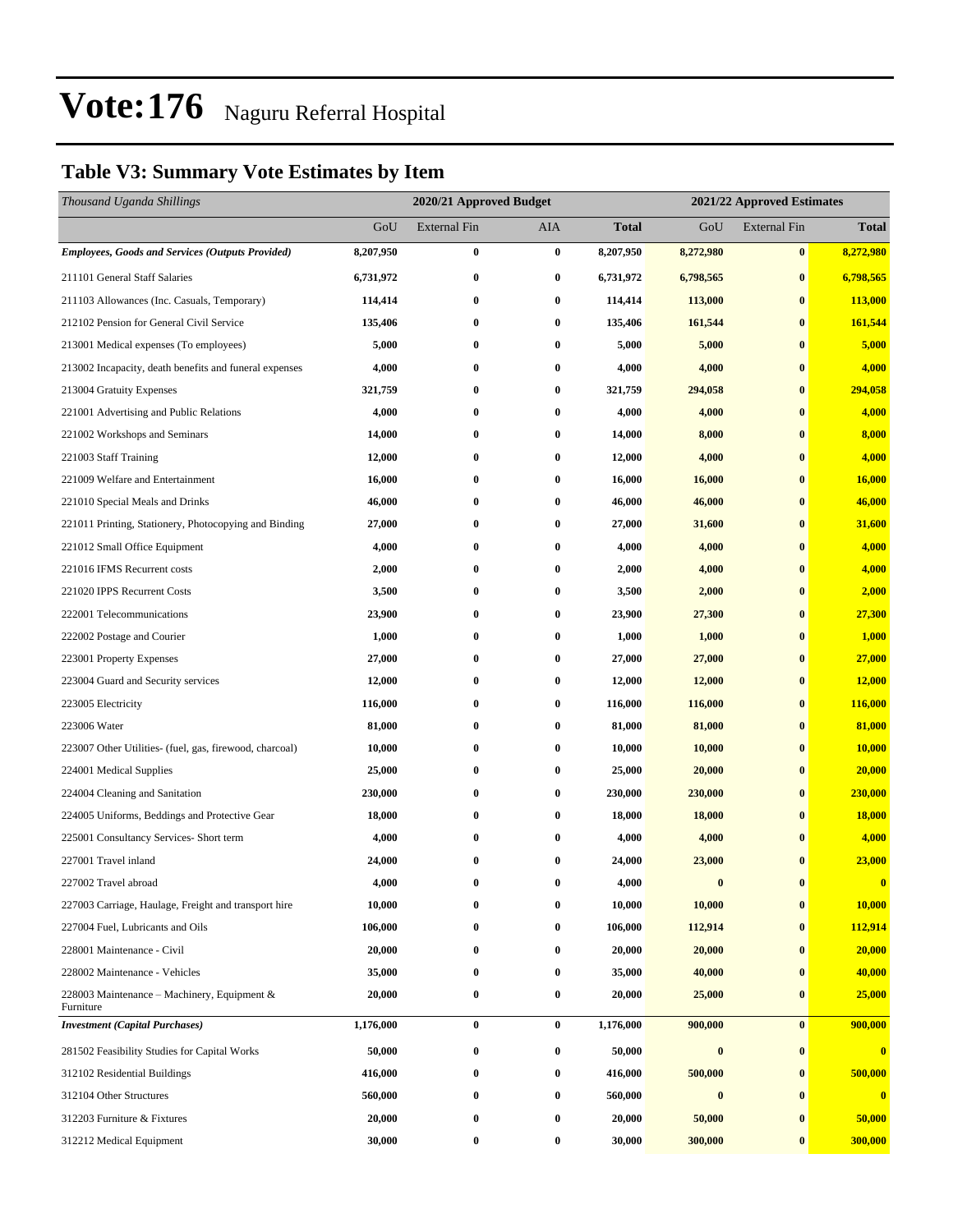| 312213 ICT Equipment                   | 100.000   | $\bf{0}$     | $\bf{0}$     | 100.000   | 50,000    | $\mathbf{0}$ | 50,000         |
|----------------------------------------|-----------|--------------|--------------|-----------|-----------|--------------|----------------|
| <b>Arrears</b>                         | 362,775   | 0            | $\mathbf{0}$ | 362,775   | $\bf{0}$  | $\mathbf{0}$ | $\bf{0}$       |
| 321605 Domestic arrears (Budgeting)    | 8,803     | 0            | $\bf{0}$     | 8,803     | $\bf{0}$  | $\mathbf{0}$ | $\bf{0}$       |
| 321612 Water arrears (Budgeting)       | 217,522   | $\bf{0}$     | $\bf{0}$     | 217,522   | $\bf{0}$  | $\mathbf{0}$ | $\overline{0}$ |
| 321613 Telephone arrears (Budgeting)   | 33,340    | $\bf{0}$     | 0            | 33,340    | $\bf{0}$  | $\mathbf{0}$ | $\overline{0}$ |
| 321614 Electricity arrears (Budgeting) | 103,110   | $\bf{0}$     | 0            | 103,110   | $\bf{0}$  | $\mathbf{0}$ | $\mathbf{0}$   |
| <b>Grand Total Vote 176</b>            | 9,746,725 | $\bf{0}$     | $\bf{0}$     | 9,746,725 | 9,172,980 | $\mathbf{0}$ | 9,172,980      |
| <b>Total Excluding Arrears</b>         | 9,383,950 | $\mathbf{0}$ | $\Omega$     | 9,383,950 | 9,172,980 | $\Omega$     | 9,172,980      |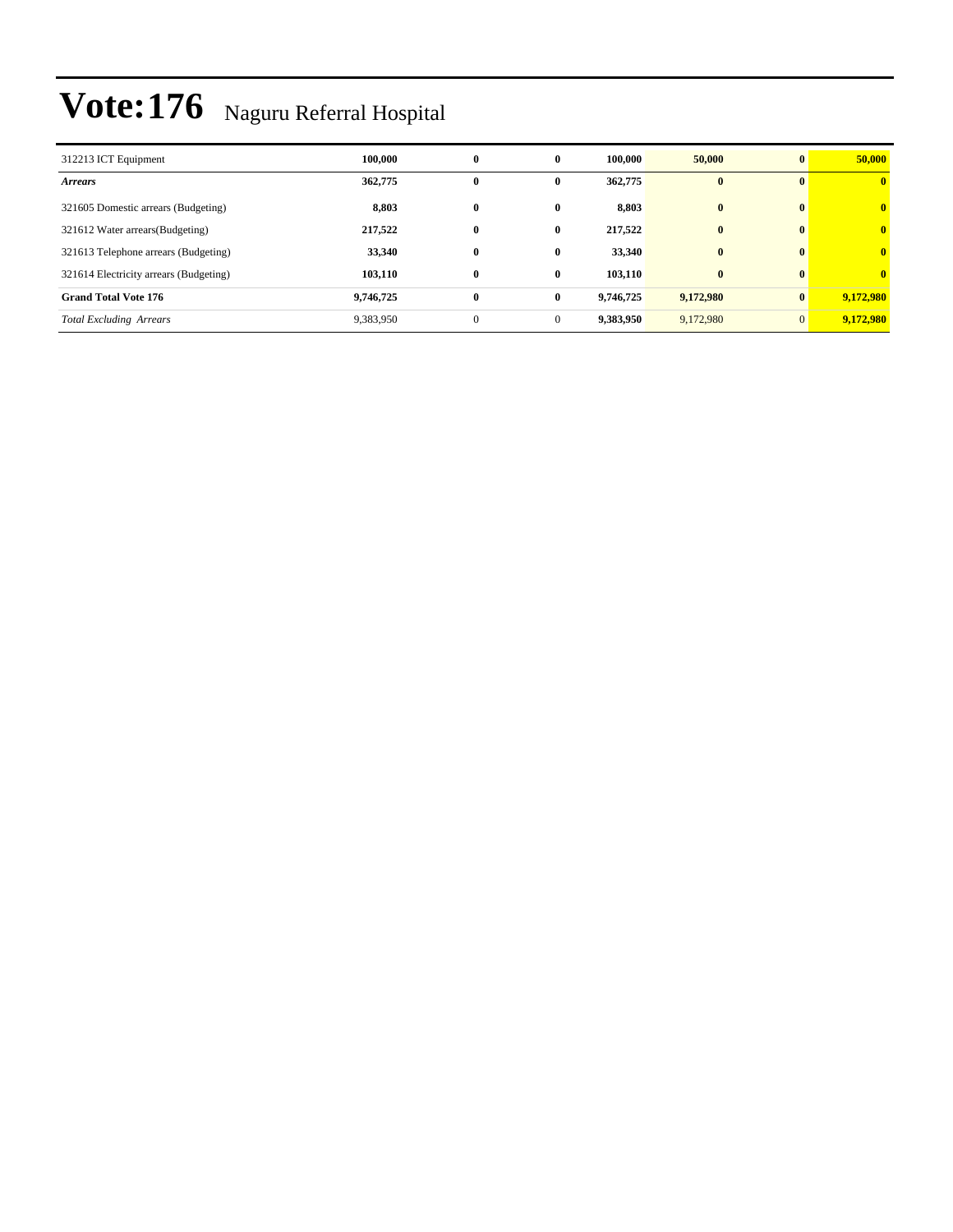### **Table V4: Detailed Estimates by Sub-SubProgramme, Department,Project and Budget Output and Item**

#### *Sub-SubProgrammme 56 Regional Referral Hospital Services*

*Recurrent Budget Estimates*

#### **Department 01 Naguru Referral Hosptial Services**

| Thousand Uganda Shillings                             |                  | 2020/21 Approved Budget |                  | 2021/22 Approved Estimates |                       |                  |               |  |
|-------------------------------------------------------|------------------|-------------------------|------------------|----------------------------|-----------------------|------------------|---------------|--|
| <b>Outputs Provided</b>                               | Wage             | Non Wage                | AIA              | <b>Total</b>               | Wage                  | Non Wage         | <b>Total</b>  |  |
| <b>Budget Output 085601 Inpatient services</b>        |                  |                         |                  |                            |                       |                  |               |  |
| 211103 Allowances (Inc. Casuals, Temporary)           | $\boldsymbol{0}$ | 10,000                  | $\boldsymbol{0}$ | 10,000                     | $\boldsymbol{0}$      | 113,000          | 113,000       |  |
| 221002 Workshops and Seminars                         | $\boldsymbol{0}$ | 4,000                   | $\mathbf{0}$     | 4,000                      | $\boldsymbol{0}$      | 1,000            | 1,000         |  |
| 221003 Staff Training                                 | $\boldsymbol{0}$ | 3,000                   | $\mathbf{0}$     | 3,000                      | $\boldsymbol{0}$      | $\Omega$         | $\bf{0}$      |  |
| 221009 Welfare and Entertainment                      | $\boldsymbol{0}$ | 8,000                   | $\boldsymbol{0}$ | 8,000                      | $\mathbf{0}$          | 8,000            | 8,000         |  |
| 221010 Special Meals and Drinks                       | $\boldsymbol{0}$ | 14,000                  | $\boldsymbol{0}$ | 14,000                     | $\boldsymbol{0}$      | 20,000           | 20,000        |  |
| 221011 Printing, Stationery, Photocopying and Binding | $\boldsymbol{0}$ | 8,000                   | $\boldsymbol{0}$ | 8,000                      | $\boldsymbol{0}$      | 4,000            | 4,000         |  |
| 222001 Telecommunications                             | $\boldsymbol{0}$ | 5,000                   | $\mathbf{0}$     | 5,000                      | $\mathbf{0}$          | 4,000            | 4,000         |  |
| 223004 Guard and Security services                    | $\boldsymbol{0}$ | 8,000                   | $\mathbf{0}$     | 8,000                      | $\boldsymbol{0}$      | 7,000            | 7,000         |  |
| 223005 Electricity                                    | $\boldsymbol{0}$ | 46,000                  | $\boldsymbol{0}$ | 46,000                     | $\boldsymbol{0}$      | 50,000           | 50,000        |  |
| 223006 Water                                          | $\boldsymbol{0}$ | 36,000                  | $\boldsymbol{0}$ | 36,000                     | $\boldsymbol{0}$      | 30,000           | 30,000        |  |
| 224001 Medical Supplies                               | $\boldsymbol{0}$ | 25,000                  | $\boldsymbol{0}$ | 25,000                     | $\boldsymbol{0}$      | $\boldsymbol{0}$ | $\mathbf{0}$  |  |
| 224004 Cleaning and Sanitation                        | $\boldsymbol{0}$ | 100,000                 | $\mathbf{0}$     | 100,000                    | $\boldsymbol{0}$      | 44,000           | 44,000        |  |
| 224005 Uniforms, Beddings and Protective Gear         | $\boldsymbol{0}$ | 5,000                   | $\mathbf{0}$     | 5,000                      | $\boldsymbol{0}$      | 3,000            | 3,000         |  |
| 227001 Travel inland                                  | $\boldsymbol{0}$ | 6,000                   | $\boldsymbol{0}$ | 6,000                      | $\boldsymbol{0}$      | 4,000            | 4,000         |  |
| 227004 Fuel, Lubricants and Oils                      | $\boldsymbol{0}$ | 20,000                  | $\boldsymbol{0}$ | 20,000                     | $\boldsymbol{0}$      | 18,000           | <b>18,000</b> |  |
| 228001 Maintenance - Civil                            | $\boldsymbol{0}$ | 6,000                   | $\boldsymbol{0}$ | 6,000                      | $\boldsymbol{0}$      | 4,000            | 4,000         |  |
| 228002 Maintenance - Vehicles                         | $\boldsymbol{0}$ | 10,000                  | $\mathbf{0}$     | 10,000                     | $\boldsymbol{0}$      | 8,000            | 8,000         |  |
| 228003 Maintenance – Machinery, Equipment & Furniture | $\boldsymbol{0}$ | 4,000                   | $\mathbf{0}$     | 4,000                      | $\boldsymbol{0}$      | 2,000            | 2,000         |  |
| <b>Total Cost of Budget Output 01</b>                 | $\pmb{\theta}$   | 318,000                 | 0                | 318,000                    | $\boldsymbol{\theta}$ | 320,000          | 320,000       |  |
| <b>Budget Output 085602 Outpatient services</b>       |                  |                         |                  |                            |                       |                  |               |  |
| 211103 Allowances (Inc. Casuals, Temporary)           | $\boldsymbol{0}$ | 2,000                   | $\boldsymbol{0}$ | 2,000                      | $\boldsymbol{0}$      | $\overline{0}$   | $\bf{0}$      |  |
| 221002 Workshops and Seminars                         | $\boldsymbol{0}$ | 2,000                   | $\mathbf{0}$     | 2,000                      | $\boldsymbol{0}$      | 2,000            | 2,000         |  |
| 221003 Staff Training                                 | $\boldsymbol{0}$ | 1,000                   | $\boldsymbol{0}$ | 1,000                      | $\boldsymbol{0}$      | $\boldsymbol{0}$ | $\bf{0}$      |  |
| 221009 Welfare and Entertainment                      | $\boldsymbol{0}$ | 2,000                   | $\boldsymbol{0}$ | 2,000                      | $\boldsymbol{0}$      | 2,000            | 2,000         |  |
| 221010 Special Meals and Drinks                       | $\boldsymbol{0}$ | 2,000                   | $\mathbf{0}$     | 2,000                      | $\boldsymbol{0}$      | 2,000            | 2,000         |  |
| 221011 Printing, Stationery, Photocopying and Binding | $\boldsymbol{0}$ | 2,000                   | $\mathbf{0}$     | 2,000                      | $\boldsymbol{0}$      | 3,000            | 3,000         |  |
| 222001 Telecommunications                             | $\boldsymbol{0}$ | 2,000                   | $\mathbf{0}$     | 2,000                      | $\mathbf{0}$          | 3,000            | 3,000         |  |
| 223004 Guard and Security services                    | $\mathbf{0}$     | 1,000                   | $\boldsymbol{0}$ | 1,000                      | $\mathbf{0}$          | 1,000            | 1,000         |  |
| 223005 Electricity                                    | $\boldsymbol{0}$ | 20,000                  | $\mathbf{0}$     | 20,000                     | $\boldsymbol{0}$      | 20,000           | 20,000        |  |
| 223006 Water                                          | $\mathbf{0}$     | 20,000                  | $\boldsymbol{0}$ | 20,000                     | $\boldsymbol{0}$      | 20,000           | 20,000        |  |
| 224004 Cleaning and Sanitation                        | $\boldsymbol{0}$ | 40,000                  | $\boldsymbol{0}$ | 40,000                     | $\mathbf{0}$          | 25,000           | 25,000        |  |
| 224005 Uniforms, Beddings and Protective Gear         | $\boldsymbol{0}$ | 2,000                   | $\mathbf{0}$     | 2,000                      | $\boldsymbol{0}$      | 2,000            | 2,000         |  |
| 227001 Travel inland                                  | $\mathbf{0}$     | 2,000                   | $\boldsymbol{0}$ | 2,000                      | $\boldsymbol{0}$      | 2,000            | 2,000         |  |
| 227004 Fuel, Lubricants and Oils                      | $\boldsymbol{0}$ | 4,000                   | $\boldsymbol{0}$ | 4,000                      | $\boldsymbol{0}$      | 9,000            | 9,000         |  |
| 228001 Maintenance - Civil                            | $\boldsymbol{0}$ | 4,000                   | $\boldsymbol{0}$ | 4,000                      | $\boldsymbol{0}$      | 4,000            | 4,000         |  |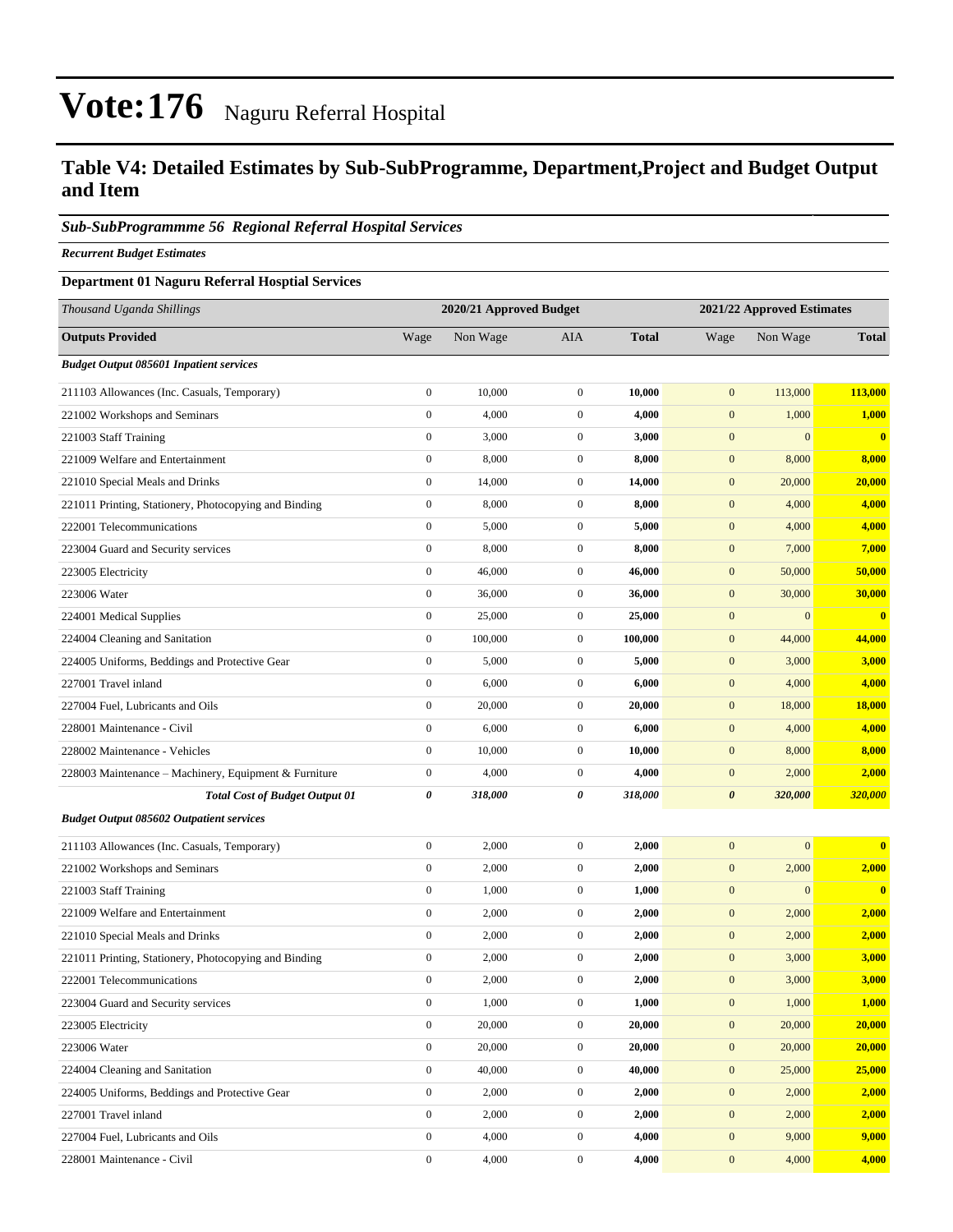| 228002 Maintenance - Vehicles                                                    | $\mathbf{0}$          | $\boldsymbol{0}$ | $\mathbf{0}$     | $\bf{0}$ | $\mathbf{0}$<br>2,000            | 2,000                   |
|----------------------------------------------------------------------------------|-----------------------|------------------|------------------|----------|----------------------------------|-------------------------|
| 228003 Maintenance - Machinery, Equipment & Furniture                            | $\boldsymbol{0}$      | 3,000            | $\mathbf{0}$     | 3,000    | $\mathbf{0}$<br>3,000            | 3,000                   |
| <b>Total Cost of Budget Output 02</b>                                            | $\boldsymbol{\theta}$ | 109,000          | 0                | 109,000  | $\boldsymbol{\theta}$<br>100,000 | 100,000                 |
| <b>Budget Output 085603 Medicines and health supplies procured and dispensed</b> |                       |                  |                  |          |                                  |                         |
| 213001 Medical expenses (To employees)                                           | $\overline{0}$        | $\boldsymbol{0}$ | $\mathbf{0}$     | $\bf{0}$ | $\mathbf{0}$<br>5,000            | 5,000                   |
| 221011 Printing, Stationery, Photocopying and Binding                            | $\boldsymbol{0}$      | $\boldsymbol{0}$ | $\overline{0}$   | $\bf{0}$ | $\mathbf{0}$<br>1,000            | 1,000                   |
| 222001 Telecommunications                                                        | $\mathbf{0}$          | $\boldsymbol{0}$ | $\overline{0}$   | $\bf{0}$ | $\mathbf{0}$<br>600              | 600                     |
| 223004 Guard and Security services                                               | $\mathbf{0}$          | $\boldsymbol{0}$ | $\overline{0}$   | $\bf{0}$ | $\mathbf{0}$<br>1,000            | 1,000                   |
| 223005 Electricity                                                               | $\mathbf{0}$          | $\boldsymbol{0}$ | $\overline{0}$   | $\bf{0}$ | 4,000<br>$\mathbf{0}$            | 4,000                   |
| 223006 Water                                                                     | $\mathbf{0}$          | $\boldsymbol{0}$ | $\overline{0}$   | $\bf{0}$ | $\mathbf{0}$<br>4,000            | 4,000                   |
| 224001 Medical Supplies                                                          | $\mathbf{0}$          | $\boldsymbol{0}$ | $\overline{0}$   | $\bf{0}$ | $\mathbf{0}$<br>20,000           | 20,000                  |
| 224004 Cleaning and Sanitation                                                   | $\mathbf{0}$          | $\boldsymbol{0}$ | $\overline{0}$   | $\bf{0}$ | $\mathbf{0}$<br>4,000            | 4,000                   |
| 224005 Uniforms, Beddings and Protective Gear                                    | $\boldsymbol{0}$      | $\boldsymbol{0}$ | $\overline{0}$   | $\bf{0}$ | $\mathbf{0}$<br>3,000            | 3,000                   |
| 227001 Travel inland                                                             | $\mathbf{0}$          | $\boldsymbol{0}$ | $\overline{0}$   | $\bf{0}$ | 400<br>$\mathbf{0}$              | 400                     |
| 227004 Fuel, Lubricants and Oils                                                 | $\mathbf{0}$          | $\boldsymbol{0}$ | $\overline{0}$   | $\bf{0}$ | $\mathbf{0}$<br>1,000            | 1,000                   |
| 228001 Maintenance - Civil                                                       | $\mathbf{0}$          | $\boldsymbol{0}$ | $\overline{0}$   | $\bf{0}$ | $\mathbf{0}$<br>2,000            | 2,000                   |
| 228002 Maintenance - Vehicles                                                    | $\mathbf{0}$          | $\boldsymbol{0}$ | $\overline{0}$   | $\bf{0}$ | $\mathbf{0}$<br>2,000            | 2,000                   |
| 228003 Maintenance - Machinery, Equipment & Furniture                            | $\boldsymbol{0}$      | $\boldsymbol{0}$ | $\overline{0}$   | $\bf{0}$ | $\mathbf{0}$<br>2,000            | 2,000                   |
| <b>Total Cost of Budget Output 03</b>                                            | $\boldsymbol{\theta}$ | $\pmb{\theta}$   | 0                | 0        | $\boldsymbol{\theta}$<br>50,000  | 50,000                  |
| <b>Budget Output 085604 Diagnostic services</b>                                  |                       |                  |                  |          |                                  |                         |
| 211103 Allowances (Inc. Casuals, Temporary)                                      | $\boldsymbol{0}$      | 1,000            | $\overline{0}$   | 1,000    | $\mathbf{0}$<br>$\mathbf{0}$     | $\bf{0}$                |
| 221002 Workshops and Seminars                                                    | $\boldsymbol{0}$      | 1,000            | $\mathbf{0}$     | 1,000    | $\mathbf{0}$<br>1,000            | 1,000                   |
| 221003 Staff Training                                                            | $\boldsymbol{0}$      | 1,000            | $\mathbf{0}$     | 1,000    | $\mathbf{0}$<br>$\mathbf{0}$     | $\bf{0}$                |
| 221009 Welfare and Entertainment                                                 | $\boldsymbol{0}$      | 1,000            | $\mathbf{0}$     | 1,000    | $\mathbf{0}$<br>1,000            | 1,000                   |
| 221010 Special Meals and Drinks                                                  | $\boldsymbol{0}$      | 1,000            | $\mathbf{0}$     | 1,000    | 1,000<br>$\mathbf{0}$            | 1,000                   |
| 221011 Printing, Stationery, Photocopying and Binding                            | $\boldsymbol{0}$      | 1,000            | $\mathbf{0}$     | 1,000    | $\mathbf{0}$<br>1,000            | 1,000                   |
| 222001 Telecommunications                                                        | $\boldsymbol{0}$      | 1,000            | $\mathbf{0}$     | 1,000    | $\mathbf{0}$<br>1,000            | 1,000                   |
| 223004 Guard and Security services                                               | $\mathbf{0}$          | 1,000            | $\mathbf{0}$     | 1,000    | $\mathbf{0}$<br>1,000            | 1,000                   |
| 223005 Electricity                                                               | $\boldsymbol{0}$      | 20,000           | $\mathbf{0}$     | 20,000   | $\mathbf{0}$<br>20,000           | 20,000                  |
| 223006 Water                                                                     | $\boldsymbol{0}$      | 11,000           | $\mathbf{0}$     | 11,000   | $\mathbf{0}$<br>11,000           | 11,000                  |
| 224004 Cleaning and Sanitation                                                   | $\boldsymbol{0}$      | 20,000           | $\boldsymbol{0}$ | 20,000   | 25,000<br>$\mathbf{0}$           | 25,000                  |
| 224005 Uniforms, Beddings and Protective Gear                                    | $\boldsymbol{0}$      | 2,000            | $\mathbf{0}$     | 2,000    | $\mathbf{0}$<br>2,000            | 2,000                   |
| 227001 Travel inland                                                             | $\boldsymbol{0}$      | 2,000            | $\boldsymbol{0}$ | 2,000    | $\mathbf{0}$<br>2,000            | 2,000                   |
| 227004 Fuel, Lubricants and Oils                                                 | $\boldsymbol{0}$      | 4,000            | $\boldsymbol{0}$ | 4,000    | $\mathbf{0}$<br>4,000            | 4,000                   |
| 228001 Maintenance - Civil                                                       | $\boldsymbol{0}$      | 2,000            | $\boldsymbol{0}$ | 2,000    | $\mathbf{0}$<br>2,000            | 2,000                   |
| 228003 Maintenance - Machinery, Equipment & Furniture                            | $\boldsymbol{0}$      | 8,000            | $\boldsymbol{0}$ | 8,000    | $\mathbf{0}$<br>8,000            | 8,000                   |
| <b>Total Cost of Budget Output 04</b>                                            | $\pmb{\theta}$        | 77,000           | 0                | 77,000   | $\boldsymbol{\theta}$<br>80,000  | 80,000                  |
| <b>Budget Output 085605 Hospital Management and support services</b>             |                       |                  |                  |          |                                  |                         |
| 211103 Allowances (Inc. Casuals, Temporary)                                      | $\boldsymbol{0}$      | 6,000            | $\boldsymbol{0}$ | 6,000    | $\mathbf{0}$<br>$\mathbf{0}$     | $\bf{0}$                |
| 213001 Medical expenses (To employees)                                           | $\boldsymbol{0}$      | 4,000            | $\boldsymbol{0}$ | 4,000    | $\mathbf{0}$<br>$\bf{0}$         | $\overline{\mathbf{0}}$ |
| 213002 Incapacity, death benefits and funeral expenses                           | $\boldsymbol{0}$      | 4,000            | $\boldsymbol{0}$ | 4,000    | 4,000<br>$\mathbf{0}$            | 4,000                   |
| 221001 Advertising and Public Relations                                          | $\boldsymbol{0}$      | 4,000            | $\boldsymbol{0}$ | 4,000    | $\mathbf{0}$<br>4,000            | 4,000                   |
| 221002 Workshops and Seminars                                                    | $\boldsymbol{0}$      | 2,000            | $\mathbf{0}$     | 2,000    | $\mathbf{0}$<br>$\mathbf{0}$     | $\mathbf{0}$            |
| 221003 Staff Training                                                            | $\boldsymbol{0}$      | 2,000            | $\boldsymbol{0}$ | 2,000    | $\mathbf{0}$<br>4,000            | 4,000                   |
| 221009 Welfare and Entertainment                                                 | $\boldsymbol{0}$      | 3,000            | $\boldsymbol{0}$ | 3,000    | $\mathbf{0}$<br>2,000            | 2,000                   |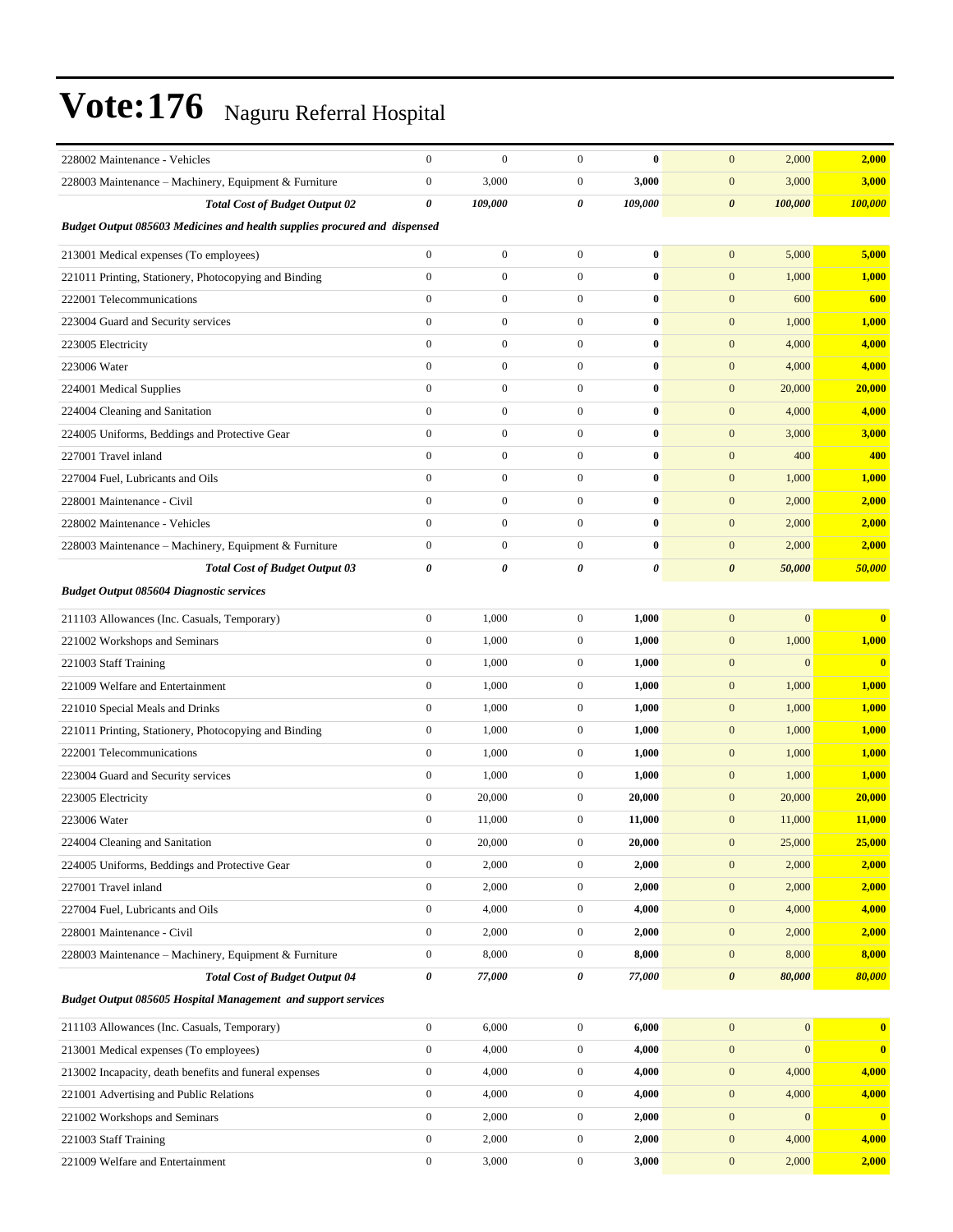| 221010 Special Meals and Drinks                                    | $\boldsymbol{0}$ | 27,000           | $\boldsymbol{0}$ | 27,000   | 20,000<br>$\mathbf{0}$           | 20,000                                  |
|--------------------------------------------------------------------|------------------|------------------|------------------|----------|----------------------------------|-----------------------------------------|
| 221011 Printing, Stationery, Photocopying and Binding              | $\boldsymbol{0}$ | 15,000           | $\mathbf{0}$     | 15,000   | $\boldsymbol{0}$<br>16,400       | 16,400                                  |
| 221012 Small Office Equipment                                      | $\boldsymbol{0}$ | 4,000            | $\mathbf{0}$     | 4,000    | $\boldsymbol{0}$<br>2,000        | 2,000                                   |
| 221016 IFMS Recurrent costs                                        | $\boldsymbol{0}$ | 2,000            | $\mathbf{0}$     | 2,000    | $\boldsymbol{0}$<br>4,000        | 4,000                                   |
| 222001 Telecommunications                                          | $\boldsymbol{0}$ | 11,000           | $\mathbf{0}$     | 11,000   | $\mathbf{0}$<br>11,900           | 11,900                                  |
| 222002 Postage and Courier                                         | $\boldsymbol{0}$ | 1,000            | $\mathbf{0}$     | 1,000    | $\mathbf{0}$<br>1,000            | 1,000                                   |
| 223001 Property Expenses                                           | $\boldsymbol{0}$ | 27,000           | $\mathbf{0}$     | 27,000   | $\boldsymbol{0}$<br>27,000       | 27,000                                  |
| 223004 Guard and Security services                                 | $\boldsymbol{0}$ | 1,000            | $\mathbf{0}$     | 1,000    | $\boldsymbol{0}$<br>1,000        | 1,000                                   |
| 223005 Electricity                                                 | $\boldsymbol{0}$ | 20,000           | $\mathbf{0}$     | 20,000   | $\boldsymbol{0}$<br>8,000        | 8,000                                   |
| 223006 Water                                                       | $\boldsymbol{0}$ | 8,000            | $\mathbf{0}$     | 8,000    | $\mathbf{0}$<br>6,000            | 6,000                                   |
| 223007 Other Utilities- (fuel, gas, firewood, charcoal)            | $\boldsymbol{0}$ | 10,000           | $\mathbf{0}$     | 10,000   | $\mathbf{0}$<br>10,000           | 10,000                                  |
| 224004 Cleaning and Sanitation                                     | $\boldsymbol{0}$ | 50,000           | $\mathbf{0}$     | 50,000   | $\boldsymbol{0}$<br>118,000      | <b>118,000</b>                          |
| 224005 Uniforms, Beddings and Protective Gear                      | $\boldsymbol{0}$ | 7,000            | $\mathbf{0}$     | 7,000    | $\boldsymbol{0}$<br>6,000        | 6,000                                   |
| 225001 Consultancy Services- Short term                            | $\boldsymbol{0}$ | 4,000            | $\mathbf{0}$     | 4,000    | $\boldsymbol{0}$<br>4,000        | 4,000                                   |
| 227001 Travel inland                                               | $\boldsymbol{0}$ | 7,000            | $\mathbf{0}$     | 7,000    | $\mathbf{0}$<br>5,600            | 5,600                                   |
| 227002 Travel abroad                                               | $\boldsymbol{0}$ | 4,000            | $\mathbf{0}$     | 4,000    | $\mathbf{0}$                     | $\mathbf{0}$<br>$\overline{\mathbf{0}}$ |
| 227003 Carriage, Haulage, Freight and transport hire               | $\boldsymbol{0}$ | 10,000           | $\mathbf{0}$     | 10,000   | $\boldsymbol{0}$<br>10,000       | 10,000                                  |
| 227004 Fuel, Lubricants and Oils                                   | $\boldsymbol{0}$ | 61,000           | $\mathbf{0}$     | 61,000   | $\boldsymbol{0}$<br>61,914       | 61,914                                  |
| 228001 Maintenance - Civil                                         | $\boldsymbol{0}$ | 6,000            | $\mathbf{0}$     | 6,000    | $\boldsymbol{0}$<br>5,000        | 5,000                                   |
| 228002 Maintenance - Vehicles                                      | $\boldsymbol{0}$ | 25,000           | $\mathbf{0}$     | 25,000   | $\mathbf{0}$<br>28,000           | 28,000                                  |
| 228003 Maintenance – Machinery, Equipment & Furniture              | $\boldsymbol{0}$ | 4,000            | $\mathbf{0}$     | 4,000    | $\mathbf{0}$<br>9,000            | 9,000                                   |
| <b>Total Cost of Budget Output 05</b>                              | 0                | 329,000          | 0                | 329,000  | $\boldsymbol{\theta}$<br>368,814 | 368,814                                 |
| <b>Budget Output 085606 Prevention and rehabilitation services</b> |                  |                  |                  |          |                                  |                                         |
| 211103 Allowances (Inc. Casuals, Temporary)                        | $\boldsymbol{0}$ | 1,000            | $\mathbf{0}$     | 1,000    | $\mathbf{0}$                     | $\mathbf{0}$<br>$\mathbf{0}$            |
| 221002 Workshops and Seminars                                      | $\boldsymbol{0}$ | 1,000            | $\mathbf{0}$     | 1,000    | 1,000<br>$\boldsymbol{0}$        | 1,000                                   |
| 221003 Staff Training                                              | $\boldsymbol{0}$ | 1,000            | $\boldsymbol{0}$ | 1,000    | $\mathbf{0}$                     | $\mathbf{0}$<br>$\bf{0}$                |
| 221009 Welfare and Entertainment                                   | $\boldsymbol{0}$ | 1,000            | $\mathbf{0}$     | 1,000    | $\boldsymbol{0}$<br>1,000        | 1,000                                   |
| 221010 Special Meals and Drinks                                    | $\boldsymbol{0}$ | 1,000            | $\mathbf{0}$     | 1,000    | $\boldsymbol{0}$<br>1,000        | 1,000                                   |
| 221011 Printing, Stationery, Photocopying and Binding              | $\boldsymbol{0}$ | 1,000            | $\mathbf{0}$     | 1,000    | $\mathbf{0}$<br>1,000            | 1,000                                   |
| 222001 Telecommunications                                          | $\boldsymbol{0}$ | 1,000            | $\mathbf{0}$     | 1,000    | $\mathbf{0}$<br>2,000            | 2,000                                   |
| 223004 Guard and Security services                                 | $\mathbf{0}$     | 1,000            | $\mathbf{0}$     | 1,000    | $\mathbf{0}$<br>1,000            | 1,000                                   |
| 223005 Electricity                                                 | $\boldsymbol{0}$ | 10,000           | $\boldsymbol{0}$ | 10,000   | $\mathbf{0}$<br>10,000           | 10,000                                  |
| 223006 Water                                                       | $\boldsymbol{0}$ | 6,000            | $\boldsymbol{0}$ | 6,000    | $\boldsymbol{0}$<br>6,000        | 6,000                                   |
| 224004 Cleaning and Sanitation                                     | $\boldsymbol{0}$ | 20,000           | $\boldsymbol{0}$ | 20,000   | $\mathbf{0}$<br>9,000            | 9,000                                   |
| 224005 Uniforms, Beddings and Protective Gear                      | $\boldsymbol{0}$ | 2,000            | $\boldsymbol{0}$ | 2,000    | $\boldsymbol{0}$<br>2,000        | 2,000                                   |
| 227001 Travel inland                                               | $\boldsymbol{0}$ | 1,000            | $\boldsymbol{0}$ | 1,000    | $\boldsymbol{0}$<br>1,000        | 1,000                                   |
| 227004 Fuel, Lubricants and Oils                                   | $\boldsymbol{0}$ | 2,000            | $\mathbf{0}$     | 2,000    | $\mathbf{0}$<br>2,000            | 2,000                                   |
| 228001 Maintenance - Civil                                         | $\boldsymbol{0}$ | 2,000            | $\boldsymbol{0}$ | 2,000    | $\boldsymbol{0}$<br>2,000        | 2,000                                   |
| 228003 Maintenance - Machinery, Equipment & Furniture              | $\boldsymbol{0}$ | 1,000            | $\boldsymbol{0}$ | 1,000    | $\mathbf{0}$<br>1,000            | 1,000                                   |
| <b>Total Cost of Budget Output 06</b>                              | 0                | 52,000           | 0                | 52,000   | $\boldsymbol{\theta}$<br>40,000  | 40,000                                  |
| <b>Budget Output 085607 Immunisation Services</b>                  |                  |                  |                  |          |                                  |                                         |
| 211103 Allowances (Inc. Casuals, Temporary)                        | $\boldsymbol{0}$ | 1,000            | $\boldsymbol{0}$ | 1,000    | $\boldsymbol{0}$                 | $\boldsymbol{0}$<br>$\mathbf{0}$        |
| 221011 Printing, Stationery, Photocopying and Binding              | $\boldsymbol{0}$ | $\boldsymbol{0}$ | $\boldsymbol{0}$ | $\bf{0}$ | $\mathbf{0}$<br>1,200            | 1,200                                   |
| 222001 Telecommunications                                          |                  |                  |                  |          |                                  |                                         |
|                                                                    | $\boldsymbol{0}$ | 400              | $\boldsymbol{0}$ | 400      | $\boldsymbol{0}$<br>800          | 800                                     |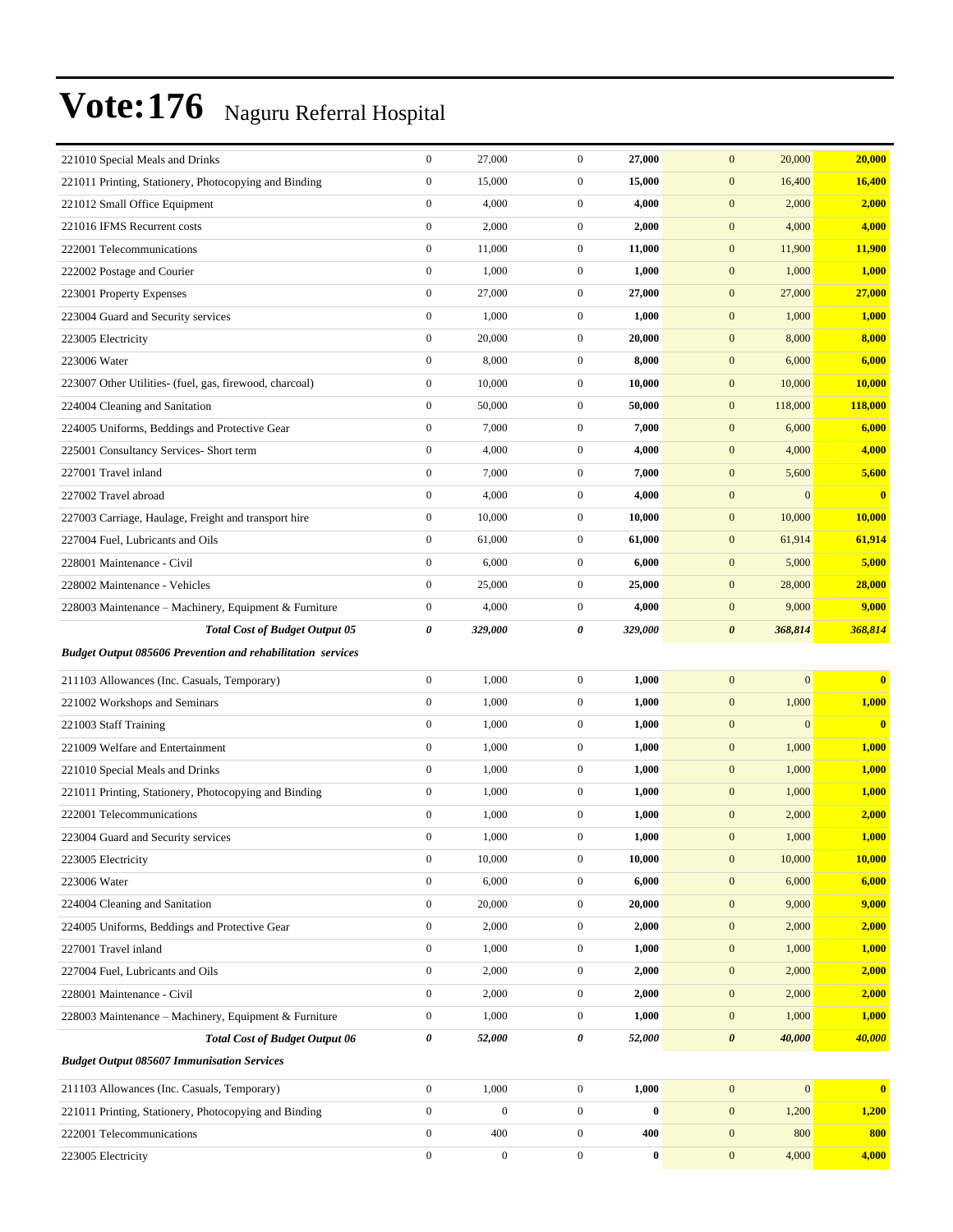| 223006 Water                                                   | $\boldsymbol{0}$ | $\boldsymbol{0}$        | $\boldsymbol{0}$ | $\bf{0}$     | $\mathbf{0}$          | 4,000                      | 4,000                   |
|----------------------------------------------------------------|------------------|-------------------------|------------------|--------------|-----------------------|----------------------------|-------------------------|
| 224004 Cleaning and Sanitation                                 | $\boldsymbol{0}$ | $\boldsymbol{0}$        | $\boldsymbol{0}$ | $\bf{0}$     | $\mathbf{0}$          | 5,000                      | 5,000                   |
| 227001 Travel inland                                           | $\boldsymbol{0}$ | 2,000                   | $\boldsymbol{0}$ | 2,000        | $\mathbf{0}$          | 2,000                      | 2,000                   |
| 227004 Fuel, Lubricants and Oils                               | $\boldsymbol{0}$ | 1,000                   | $\boldsymbol{0}$ | 1,000        | $\mathbf{0}$          | 2,000                      | 2,000                   |
| 228001 Maintenance - Civil                                     | $\mathbf{0}$     | $\boldsymbol{0}$        | $\boldsymbol{0}$ | $\bf{0}$     | $\mathbf{0}$          | 1,000                      | 1,000                   |
| <b>Total Cost of Budget Output 07</b>                          | 0                | 4,400                   | 0                | 4,400        | $\boldsymbol{\theta}$ | 20,000                     | 20,000                  |
| <b>Budget Output 085619 Human Resource Management Services</b> |                  |                         |                  |              |                       |                            |                         |
| 211101 General Staff Salaries                                  | 6,719,972        | $\boldsymbol{0}$        | $\boldsymbol{0}$ | 6,719,972    | 6,786,565             | $\mathbf{0}$               | 6,786,565               |
| 211103 Allowances (Inc. Casuals, Temporary)                    | $\boldsymbol{0}$ | 90,414                  | $\boldsymbol{0}$ | 90,414       | $\mathbf{0}$          | $\mathbf{0}$               | $\bf{0}$                |
| 212102 Pension for General Civil Service                       | $\boldsymbol{0}$ | 135,406                 | $\boldsymbol{0}$ | 135,406      | $\mathbf{0}$          | 161,544                    | 161,544                 |
| 213004 Gratuity Expenses                                       | $\boldsymbol{0}$ | 321,759                 | $\boldsymbol{0}$ | 321,759      | $\mathbf{0}$          | 294,058                    | 294,058                 |
| 221002 Workshops and Seminars                                  | $\boldsymbol{0}$ | 2,000                   | $\boldsymbol{0}$ | 2,000        | $\mathbf{0}$          | 3,000                      | 3,000                   |
| 221003 Staff Training                                          | $\boldsymbol{0}$ | 2,000                   | $\boldsymbol{0}$ | 2,000        | $\mathbf{0}$          | $\boldsymbol{0}$           | $\bf{0}$                |
| 221009 Welfare and Entertainment                               | $\boldsymbol{0}$ | 1,000                   | $\boldsymbol{0}$ | 1,000        | $\mathbf{0}$          | 2,000                      | 2,000                   |
| 221010 Special Meals and Drinks                                | $\boldsymbol{0}$ | 1,000                   | $\boldsymbol{0}$ | 1,000        | $\mathbf{0}$          | $\mathbf{0}$               | $\bf{0}$                |
| 221011 Printing, Stationery, Photocopying and Binding          | $\mathbf{0}$     | $\boldsymbol{0}$        | $\boldsymbol{0}$ | $\bf{0}$     | $\mathbf{0}$          | 2,000                      | 2,000                   |
| 221020 IPPS Recurrent Costs                                    | $\boldsymbol{0}$ | 3,500                   | $\boldsymbol{0}$ | 3,500        | $\mathbf{0}$          | 2,000                      | 2,000                   |
| 222001 Telecommunications                                      | $\boldsymbol{0}$ | 1,500                   | $\boldsymbol{0}$ | 1,500        | $\mathbf{0}$          | 1,000                      | 1,000                   |
| 227001 Travel inland                                           | $\boldsymbol{0}$ | 2,000                   | $\boldsymbol{0}$ | 2,000        | $\boldsymbol{0}$      | 2,000                      | 2,000                   |
| 227004 Fuel, Lubricants and Oils                               | $\boldsymbol{0}$ | 10,000                  | $\boldsymbol{0}$ | 10,000       | $\mathbf{0}$          | 10,000                     | 10,000                  |
| <b>Total Cost of Budget Output 19</b>                          | 6,719,972        | 570,578                 | 0                | 7,290,550    | 6,786,565             | 477,602                    | 7,264,166               |
| <b>Budget Output 085620 Records Management Services</b>        |                  |                         |                  |              |                       |                            |                         |
| 211103 Allowances (Inc. Casuals, Temporary)                    | $\boldsymbol{0}$ | 1,000                   | $\boldsymbol{0}$ | 1,000        | $\mathbf{0}$          | $\mathbf{0}$               | $\bf{0}$                |
| 221012 Small Office Equipment                                  | $\mathbf{0}$     | $\mathbf{0}$            | $\boldsymbol{0}$ | $\bf{0}$     | $\mathbf{0}$          | 2,000                      | 2,000                   |
| 222001 Telecommunications                                      | $\boldsymbol{0}$ | 1,000                   | $\boldsymbol{0}$ | 1,000        | $\mathbf{0}$          | 2,000                      | 2,000                   |
| <b>Total Cost of Budget Output 20</b>                          | 0                | 2,000                   | 0                | 2,000        | $\boldsymbol{\theta}$ | 4,000                      | 4,000                   |
| <b>Total Cost Of Outputs Provided</b>                          | 6,719,972        | 1,461,978               | $\bf{0}$         | 8,181,950    | 6,786,565             | 1,460,416                  | 8,246,980               |
| <b>Arrears</b>                                                 | Wage             | Non Wage                | AIA              | <b>Total</b> | Wage                  | Non Wage                   | <b>Total</b>            |
| <b>Budget Output 085699 Arrears</b>                            |                  |                         |                  |              |                       |                            |                         |
| 321605 Domestic arrears (Budgeting)                            | $\boldsymbol{0}$ | 8,803                   | $\boldsymbol{0}$ | 8,803        | $\boldsymbol{0}$      | $\overline{0}$             | $\overline{\mathbf{0}}$ |
| 321612 Water arrears(Budgeting)                                | $\boldsymbol{0}$ | 217,522                 | $\boldsymbol{0}$ | 217,522      | $\mathbf{0}$          | $\boldsymbol{0}$           | $\bf{0}$                |
| 321613 Telephone arrears (Budgeting)                           | $\boldsymbol{0}$ | 33,340                  | $\boldsymbol{0}$ | 33,340       | $\boldsymbol{0}$      | $\boldsymbol{0}$           | $\bf{0}$                |
| 321614 Electricity arrears (Budgeting)                         | $\boldsymbol{0}$ | 103,110                 | $\boldsymbol{0}$ | 103,110      | $\boldsymbol{0}$      | $\mathbf{0}$               | $\bf{0}$                |
| <b>Total Cost of Budget Output 99</b>                          | 0                | 362,775                 | 0                | 362,775      | $\boldsymbol{\theta}$ | $\boldsymbol{\theta}$      | $\boldsymbol{\theta}$   |
| <b>Total Cost Of Arrears</b>                                   | $\boldsymbol{0}$ | 362,775                 | $\boldsymbol{0}$ | 362,775      | $\bf{0}$              | $\bf{0}$                   | $\bf{0}$                |
| <b>Total Cost for Department 01</b>                            | 6,719,972        | 1,824,753               | $\boldsymbol{0}$ | 8,544,725    | 6,786,565             | 1,460,416                  | 8,246,980               |
| <b>Total Excluding Arrears</b>                                 | 6,719,972        | 1,461,978               | $\boldsymbol{0}$ | 8,181,950    | 6,786,565             | 1,460,416                  | 8,246,980               |
| Department 02 Naguru Referral Hospital Internal Audit          |                  |                         |                  |              |                       |                            |                         |
| Thousand Uganda Shillings                                      |                  | 2020/21 Approved Budget |                  |              |                       | 2021/22 Approved Estimates |                         |
| <b>Outputs Provided</b>                                        | Wage             | Non Wage                | AIA              | <b>Total</b> | Wage                  | Non Wage                   | <b>Total</b>            |
| Budget Output 085605 Hospital Management and support services  |                  |                         |                  |              |                       |                            |                         |
| 211101 General Staff Salaries                                  | 12,000           | $\boldsymbol{0}$        | $\boldsymbol{0}$ | 12,000       | 12,000                | $\boldsymbol{0}$           | 12,000                  |
| 211103 Allowances (Inc. Casuals, Temporary)                    | $\boldsymbol{0}$ | 2,000                   | $\overline{0}$   | 2,000        | $\boldsymbol{0}$      | $\vert 0 \vert$            | $\bullet$               |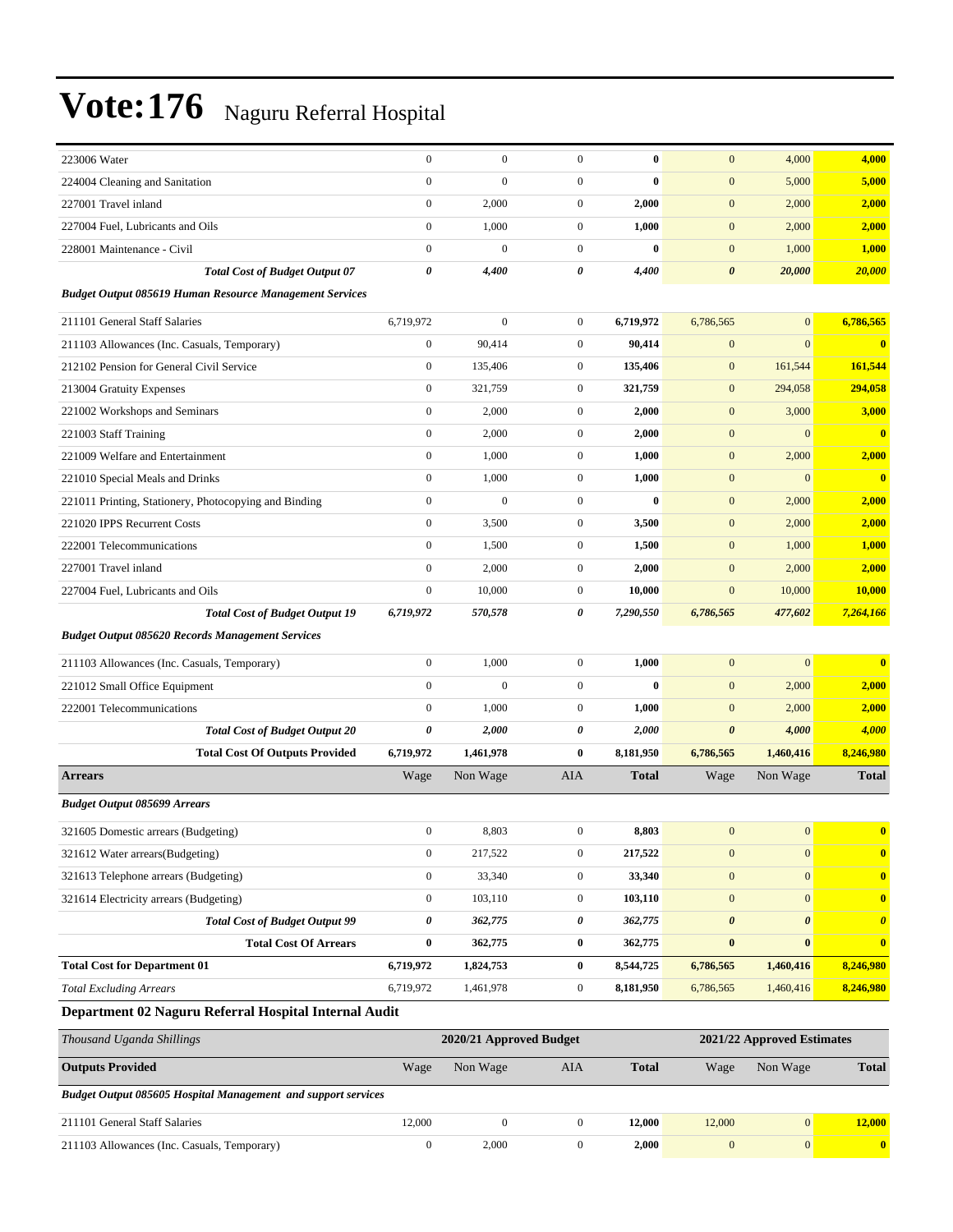| 213001 Medical expenses (To employees)                | $\mathbf{0}$ | 1,000        | $\mathbf{0}$   | 1,000    | $\mathbf{0}$ | $\overline{0}$ | $\bf{0}$     |
|-------------------------------------------------------|--------------|--------------|----------------|----------|--------------|----------------|--------------|
| 221002 Workshops and Seminars                         | $\bf{0}$     | 2,000        | $\mathbf{0}$   | 2,000    | $\mathbf{0}$ | $\overline{0}$ | $\mathbf{0}$ |
| 221003 Staff Training                                 | $\mathbf{0}$ | 2,000        | $\mathbf{0}$   | 2,000    | $\mathbf{0}$ | $\overline{0}$ | $\mathbf{0}$ |
| 221010 Special Meals and Drinks                       | $\mathbf{0}$ | $\mathbf{0}$ | $\mathbf{0}$   | $\bf{0}$ | $\mathbf{0}$ | 2,000          | 2,000        |
| 221011 Printing, Stationery, Photocopying and Binding | $\mathbf{0}$ | $\mathbf{0}$ | $\mathbf{0}$   | $\bf{0}$ | $\mathbf{0}$ | 2,000          | 2,000        |
| 222001 Telecommunications                             | $\mathbf{0}$ | 1,000        | $\overline{0}$ | 1,000    | $\mathbf{0}$ | 1,000          | 1,000        |
| 227001 Travel inland                                  | $\mathbf{0}$ | 2,000        | $\overline{0}$ | 2,000    | $\mathbf{0}$ | 4,000          | 4,000        |
| 227004 Fuel, Lubricants and Oils                      | $\mathbf{0}$ | 4,000        | $\mathbf{0}$   | 4,000    | $\mathbf{0}$ | 5,000          | 5,000        |
| <b>Total Cost of Budget Output 05</b>                 | 12,000       | 14,000       | 0              | 26,000   | 12,000       | 14,000         | 26,000       |
| <b>Total Cost Of Outputs Provided</b>                 | 12,000       | 14,000       | $\bf{0}$       | 26,000   | 12,000       | 14,000         | 26,000       |
| <b>Total Cost for Department 02</b>                   | 12,000       | 14,000       | $\bf{0}$       | 26,000   | 12,000       | 14,000         | 26,000       |
| <b>Total Excluding Arrears</b>                        | 12,000       | 14,000       | $\mathbf{0}$   | 26,000   | 12,000       | 14,000         | 26,000       |
| .                                                     |              |              |                |          |              |                |              |

*Development Budget Estimates*

#### **Project 1004 Naguru Rehabilitation Referal Hospital**

| Thousand Uganda Shillings                                                          |                                                             | 2020/21 Approved Budget |                               | 2021/22 Draft Estimates |                |                       |              |  |
|------------------------------------------------------------------------------------|-------------------------------------------------------------|-------------------------|-------------------------------|-------------------------|----------------|-----------------------|--------------|--|
| <b>Capital Purchases</b>                                                           | <b>GoU Dev't External Fin</b><br><b>AIA</b><br><b>Total</b> |                         | <b>GoU Dev't External Fin</b> |                         | <b>Total</b>   |                       |              |  |
| <b>Budget Output 085672 Government Buildings and Administrative Infrastructure</b> |                                                             |                         |                               |                         |                |                       |              |  |
| 312102 Residential Buildings                                                       | 416,000                                                     | $\overline{0}$          | $\mathbf{0}$                  | 416,000                 | $\overline{0}$ | $\mathbf{0}$          | $\bf{0}$     |  |
| 312104 Other Structures                                                            | 560,000                                                     | $\mathbf{0}$            | $\Omega$                      | 560,000                 | $\mathbf{0}$   | $\Omega$              | $\mathbf{0}$ |  |
| <b>Total Cost Of Budget Output 085672</b>                                          | 976,000                                                     | 0                       | 0                             | 976,000                 | 0              | $\boldsymbol{\theta}$ | $\theta$     |  |
| <b>Budget Output 085681 Staff houses construction and rehabilitation</b>           |                                                             |                         |                               |                         |                |                       |              |  |
| 312102 Residential Buildings                                                       | $\mathbf{0}$                                                | $\mathbf{0}$            | $\Omega$                      | $\bf{0}$                | 500,000        | $\overline{0}$        | 500,000      |  |
| Total Cost Of Budget Output 085681                                                 | 0                                                           | 0                       | 0                             | 0                       | 500,000        | $\boldsymbol{\theta}$ | 500,000      |  |
| <b>Total Cost for Capital Purchases</b>                                            | 976,000                                                     | $\overline{0}$          | $\overline{0}$                | 976,000                 | 500,000        | $\mathbf{0}$          | 500,000      |  |
| <b>Total Cost for Project: 1004</b>                                                | 976,000                                                     | $\mathbf{0}$            | $\mathbf{0}$                  | 976,000                 | 500,000        | $\overline{0}$        | 500,000      |  |
| <b>Total Excluding Arrears</b>                                                     | 976,000                                                     | $\overline{0}$          | $\mathbf{0}$                  | 976,000                 | 500,000        | $\overline{0}$        | 500,000      |  |
| <b>P. .</b><br>0.77.9<br>$\mathbf{r}$<br>$\sim$ $\sim$                             |                                                             |                         |                               |                         |                |                       |              |  |

#### **Project 1571 Retooling of National Trauma Centre, Naguru**

| Thousand Uganda Shillings                                                             |                               | 2021/22 Draft Estimates<br>2020/21 Approved Budget |                |              |                               |                       |              |
|---------------------------------------------------------------------------------------|-------------------------------|----------------------------------------------------|----------------|--------------|-------------------------------|-----------------------|--------------|
| <b>Capital Purchases</b>                                                              | <b>GoU Dev't External Fin</b> |                                                    | <b>AIA</b>     | <b>Total</b> | <b>GoU Dev't External Fin</b> |                       |              |
| Budget Output 085676 Purchase of Office and ICT Equipment, including Software         |                               |                                                    |                |              |                               |                       |              |
| 312213 ICT Equipment                                                                  | 100,000                       | $\overline{0}$                                     | $\overline{0}$ | 100,000      | 50,000                        | $\overline{0}$        | 50,000       |
| Total Cost Of Budget Output 085676                                                    | 100,000                       | 0                                                  | 0              | 100,000      | 50,000                        | $\boldsymbol{\theta}$ | 50,000       |
| <b>Budget Output 085678 Purchase of Office and Residential Furniture and Fittings</b> |                               |                                                    |                |              |                               |                       |              |
| 312203 Furniture & Fixtures                                                           | 20,000                        | $\overline{0}$                                     | $\overline{0}$ | 20.000       | 50,000                        | $\mathbf{0}$          | 50,000       |
| Total Cost Of Budget Output 085678                                                    | 20,000                        | 0                                                  | 0              | 20,000       | 50,000                        | $\boldsymbol{\theta}$ | 50,000       |
| <b>Budget Output 085685 Purchase of Medical Equipment</b>                             |                               |                                                    |                |              |                               |                       |              |
| 281502 Feasibility Studies for Capital Works                                          | 50,000                        | $\overline{0}$                                     | $\overline{0}$ | 50,000       | $\overline{0}$                | $\overline{0}$        | $\mathbf{0}$ |
| 312212 Medical Equipment                                                              | 30,000                        | $\overline{0}$                                     | $\overline{0}$ | 30,000       | 300,000                       | $\mathbf{0}$          | 300,000      |
| Total Cost Of Budget Output 085685                                                    | 80,000                        | 0                                                  | 0              | 80,000       | 300,000                       | $\boldsymbol{\theta}$ | 300,000      |
| <b>Total Cost for Capital Purchases</b>                                               | 200,000                       | $\overline{0}$                                     | $\overline{0}$ | 200,000      | 400,000                       | $\mathbf{0}$          | 400,000      |
| <b>Total Cost for Project: 1571</b>                                                   | 200,000                       | $\overline{0}$                                     | $\overline{0}$ | 200,000      | 400,000                       | $\mathbf{0}$          | 400,000      |
| <b>Total Excluding Arrears</b>                                                        | 200,000                       | $\overline{0}$                                     | $\Omega$       | 200,000      | 400,000                       | $\mathbf{0}$          | 400,000      |